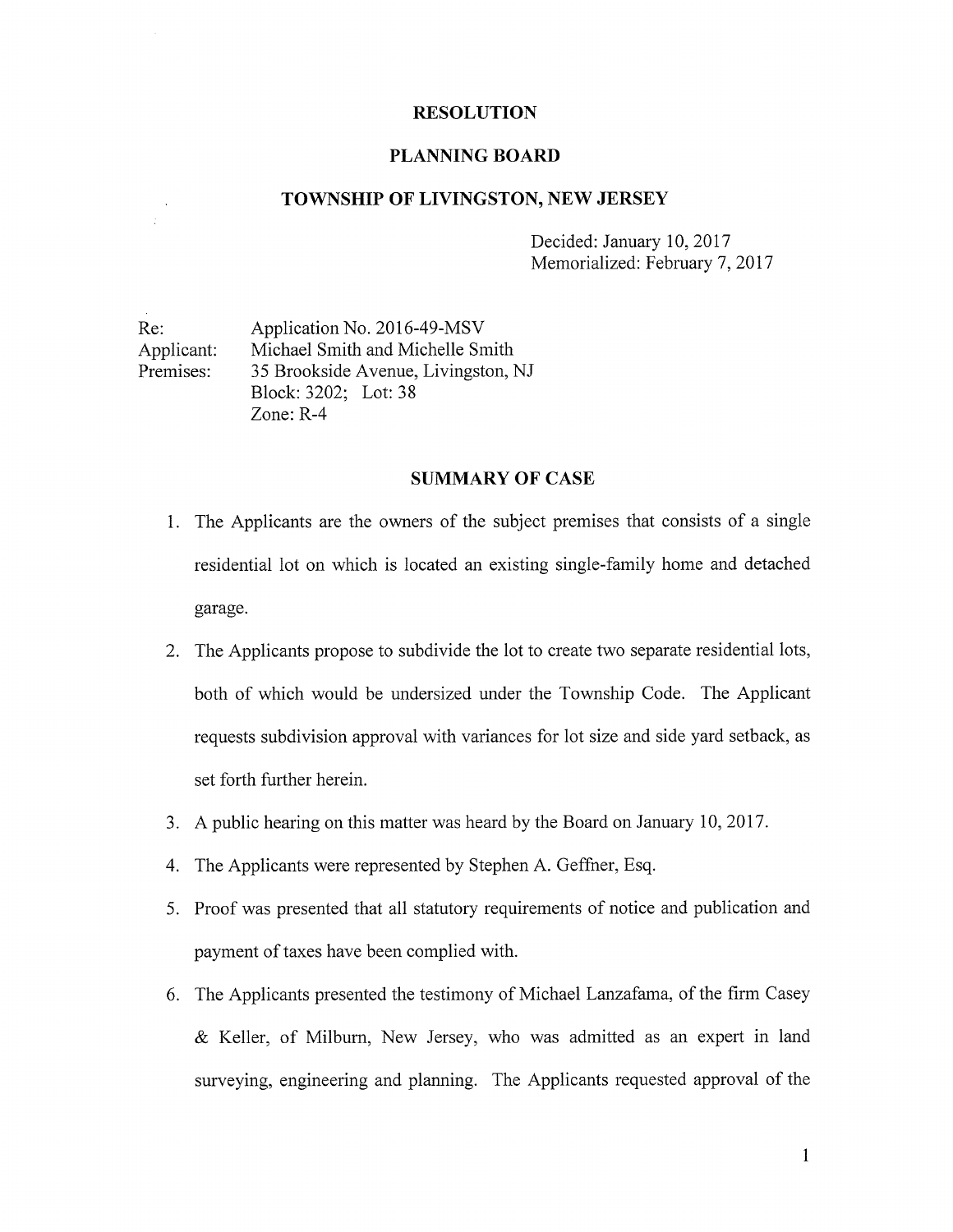Minor Subdivision Plat submitted with the Application and prepared by Mr. Lanzafama of Casey & Keller, under date of 07-29-2016.

7. Present at the hearing was Ms. Sue Salzman, a resident at 29 Brookside Drive, who raised concerns with respect to water runoff and storm water management.

#### FINDINGS OF FACT

- 1. The subject property is in the R-4 zone and is irregular in shape, with measurements of 100 feet by 200 feet with an irregular jog at the front of the property that does not increase the overall width.
- 2. The property, as originally created, was two separate lots as part of the original subdivision of the neighborhood. Over the years, through common ownership these two lots were merged into a single lot designated as Lot 38 in Block 3202.
- 3. The property is proposed to be divided into two separate lots. Lot 38.Olwould be 50 feet by 200 feet. Proposed Lot 38.02 would have an irregular jog at the front of the property in which <sup>a</sup> triangular portion extends the front yard to create <sup>a</sup> slightly irregular lot that would measure 50' x 212.57' on the left side as viewed from the street and 200 feet on the right. The proposed subdivided lots would be configured as follows:

A: Lot 38.01 would measure 10,000 square feet with 6,250 square feet within the first 125 feet from the front street right-of-way line. Township Code Section 170-99.C.(5) requires <sup>a</sup> minimum of 9,375 square feet within the first 125 feet, resulting in <sup>a</sup> request for <sup>a</sup> variance of 3,125 square feet.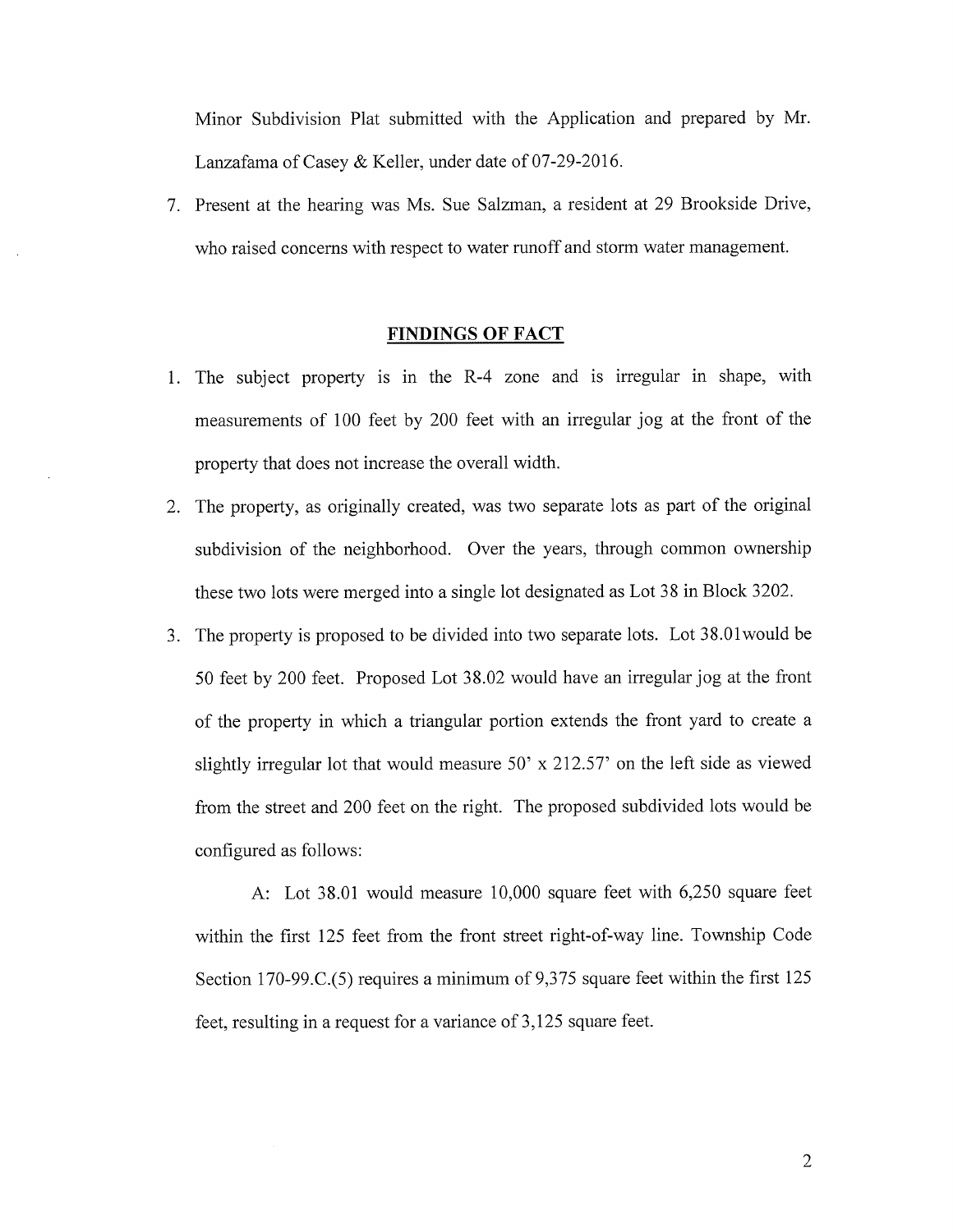B: Lot 38.02 would measure 10, 157 square feet, with 6,470 square feet within the first 125 feet from the front street right-of-way line. Township Code Section 170-99.C.(5) requires <sup>a</sup> minimum of 9,375 square feet within the first 125 feet, resulting in <sup>a</sup> request for a variance of 2,905 square feet.

- 4. Mr. Lanzafama expressed his understanding that in order to have 9,375 square feet within 125 of the front street right-of-way line <sup>a</sup> lot would have to have <sup>a</sup> 75 foot width, necessitating a variance of 25 feet.
- 5. As part of the application, an existing garage attached to the single-family home would be demolished, as would <sup>a</sup> free-standing garage presently on that portion of the property that would become Lot 38.02. The proposed free-standing two-car garage for Lot 38.01 would have conforming 6.0-foot side yard and rear yard setbacks.
- 6. The existing single-family home would remain located entirely within proposed Lot 38.01. It is in violation of the 10-foot side yard setback requirement for the zone because 5.95 feet from the adjoining property line. The proposed rear extension of that home would maintain that same building line while extending it farther to the rear. This would necessitate a side yard setback variance of 4.05 feet for the extension.
- 7. New Lot 38.02 would be irregular in shape because of <sup>a</sup> bend in the road at the front of the property. The front property line would run 29.94 feet plus 28.039 feet where it turns. The lot depth would be 50' x 212.57' on the left side as viewed from the street and 200 feet on the right A new single-family home would be constructed on that lot at some future time.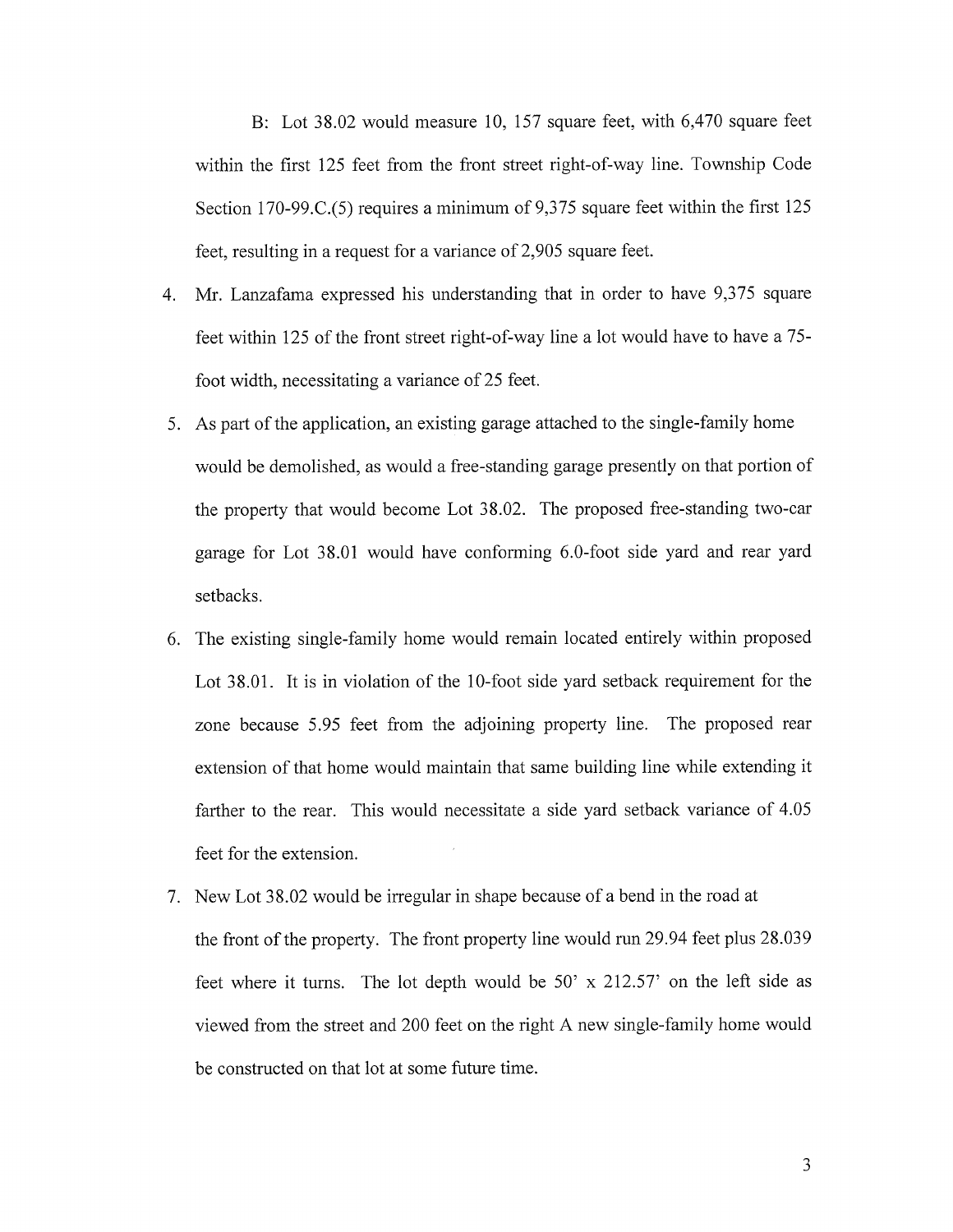- 8. The testimony of Mr. Lanzafama demonstrated by statistical data that 65.2% of all of the properties within 400 feet of the subject Site were of equal or lesser size, and that 69.6% were of equal or less width than the proposed new lots. It was his opinion that because the subdivided lots would be comparable in size to the majority of the lots in the neighborhood there would be no negative impact on the Zone Plan or Zoning Ordinance and, because of the consistency with the character of the neighborhood no detrimental impact to the public good.
- 9. The application requires variances from the provisions of Township Code Section 170-99.C.(5) that requires a minimum of 9,375 sq. ft. within the first 125 feet from the front street right-of-way line. Lot 38.01 will have 6,250 square feet there; necessitating <sup>a</sup> variance request of 3,125 square feet. Proposed Lot 38.02 will have 6,470 square feet within 125 feet of the front street right-of-way line; necessitating <sup>a</sup> variance of 2,905 square feet. The Applicant further requires a variance as to the width of the property. Township Code Section 170-99.C.(3) requires a 75-foot width. 50 feet is proposed; resulting in a request for a 25-foot lot width variance for each proposed lot.
	- 10. Lanzafama also testified that the bulk variances requested could be granted under the provisions of N.J.S.40:55D-70(c)1 because of the irregular shape of the property. He further testified that the approval would be consistent with the Master Plan and with the provisions of a, <sup>e</sup> and g of N.J.S. 40:55D-2. The proposed side yard setback variances will not increase existing conditions and will not create <sup>a</sup> further encroachment. The widths of the proposed lots are consistent with others in the immediate vicinity. The Applicant could remove the

4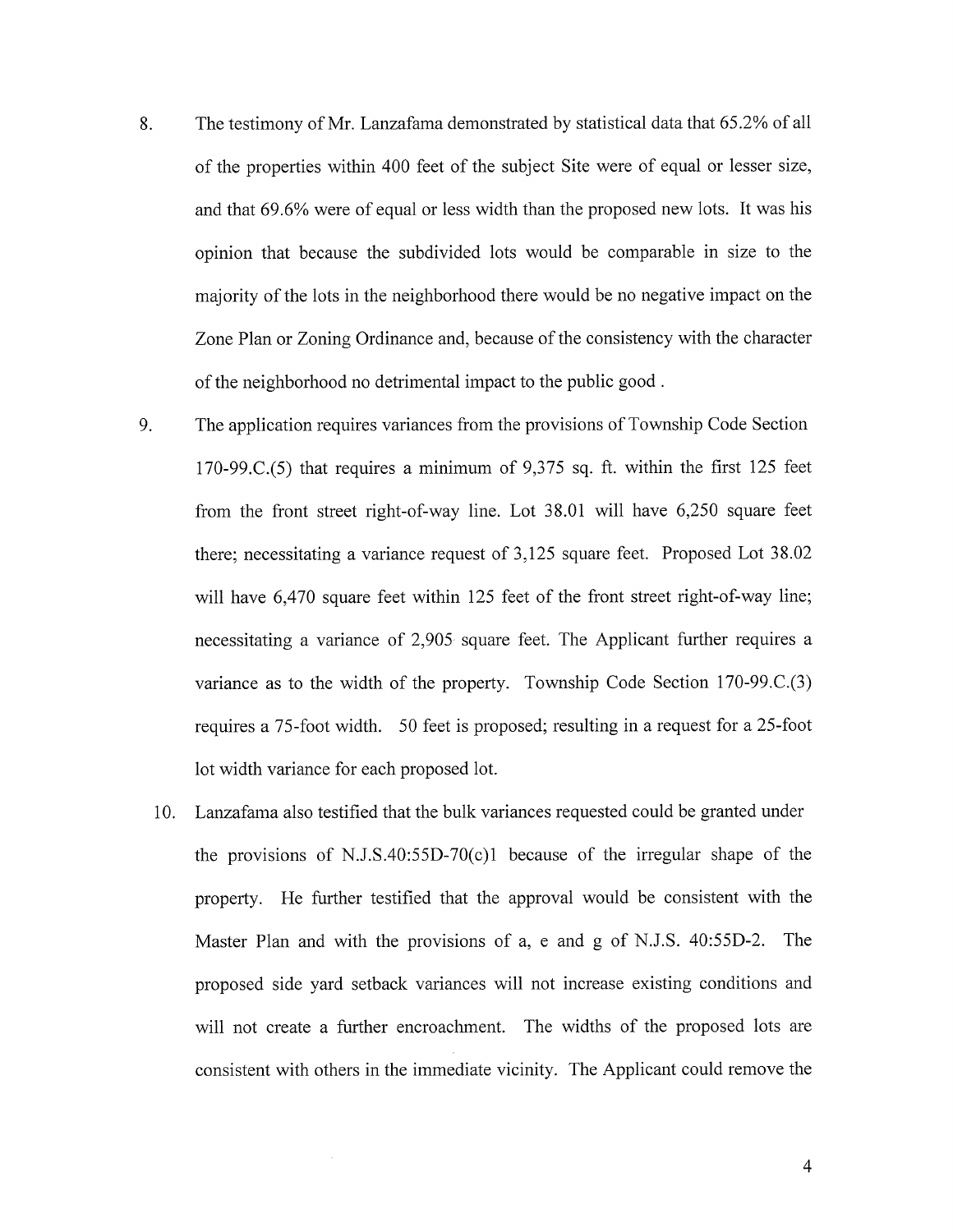existing home and construct a larger home utilizing the existing lot. The size of such <sup>a</sup> house would be out of character with the neighborhood, so that the requested relief actually provides a better zoning alternative consistent with N.J.S.40:55D-70(c)2.

#### CONCLUSIONS OF THE BOARD

- 1. The Board approves and grants the subdivision request made by the Applicant, together with the variances set forth herein.
- 2. The Board approves the subdivision to create two new lots as shown and described on the Minor Subdivision Plat prepared by Michael Lanzafama of Casey & Keller, under date of 07-29-2016.
- 3. The Board approves and grants the following variances with respect to the Application:

A: With respect to the proposed rear extension to the existing residence on proposed Lot 38.01, <sup>a</sup> side yard setback variance of 4.05 feet from the provisions of Township Code Section 170-99.C.(3). Said approval is consistent with the provisions of N.J.S.  $40:55D-70(c)1$ , as testified to by Mr. Lanzafama.

B: For proposed Lot 38.01, a variance of 3,125 square feet from the Township Code Section 170-99.C.(5) requirement for lot size within the first 125 feet from the front street right-of-way line. As testified to by Mr. Lanzafama, the variance meets the requirements of N.J.S. 40:55D-70(c)2 in providing <sup>a</sup> better zoning alternative to the Township Code by permitting development that will preserve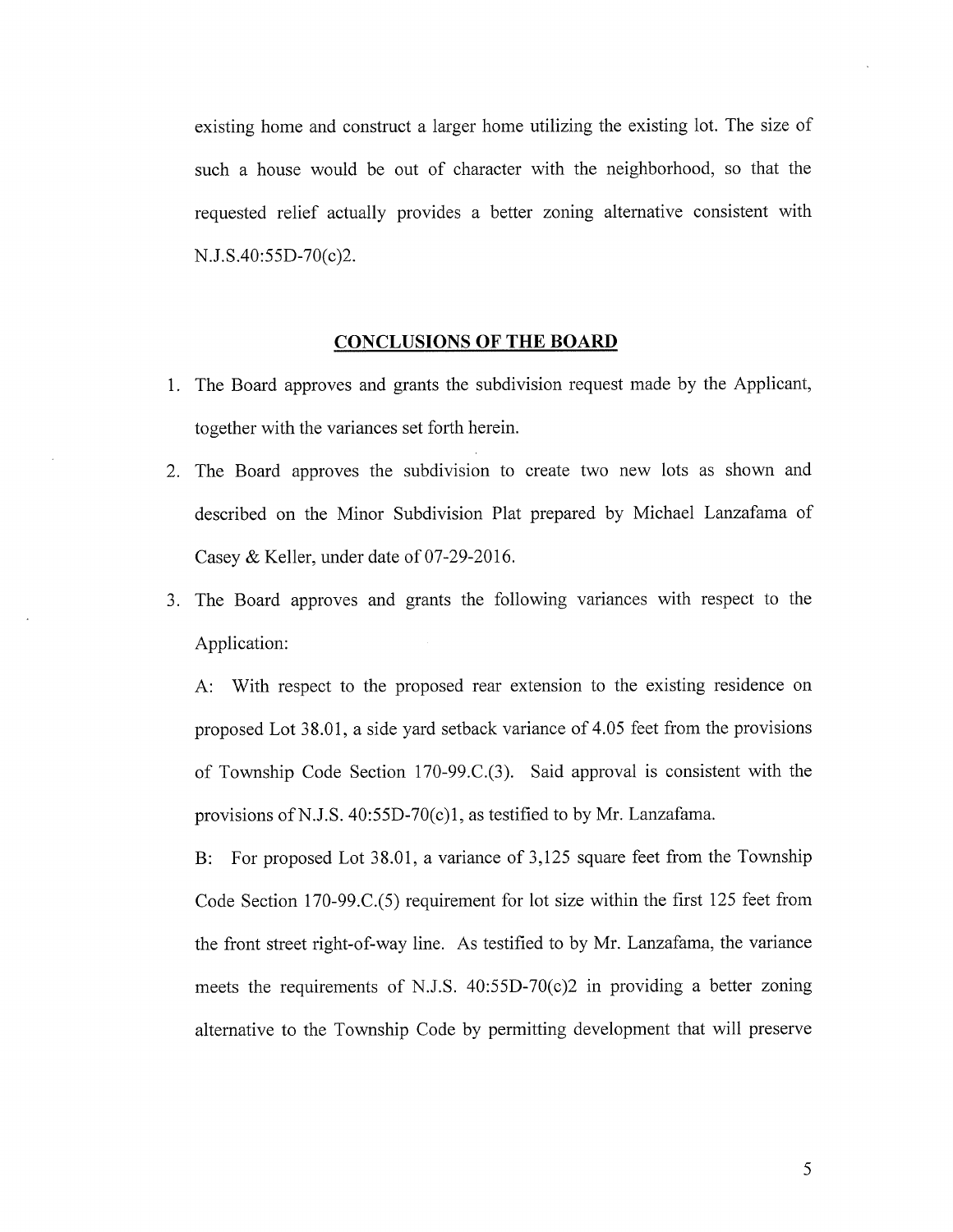the nature of the neighborhood. The benefits of the approvals outweigh any detriment.

C. For proposed Lot 38.02 <sup>a</sup> variance of 2,905 square feet from the Township Code Section 170-99.C.(5) requirement for lot size within the first 125 feet from the front street right-of-way line. As testified to by Mr. Lanzafama, the variance meets the requirements of N.J.S. 40:55D-70(c)2 in providing <sup>a</sup> better zoning alternative to the Township Code by permitting development that will preserve the nature of the neighborhood. The benefits of the approvals outweigh any detriment.

D. Variances of 25 feet from the width of 75 feet required both for Lot 38.01 and Lot 38.02 to allow overall lot widths of 50 feet. These variances will meet the requirements of N.J.S. 40:55D-70(c)2 in providing a better zoning alternative to the Township Code by permitting development that will preserve the nature of the neighborhood. The benefits of the approvals outweigh any detriment.

3. The approvals herein are subject to the following Conditions agreed to:

A. The Applicants submitting a plan for their stormwater management system acceptable to the Township Engineer.

B. The Applicants obtaining lot grading and surface drainage permits from the Township Engineer.

C. The removal of the existing free-standing garage upon perfection of the approved subdivision.

D. The Applicants shall obtain a Road Opening Permit for any work, including curb modifications and utility connections, within the front street right-of-way.

6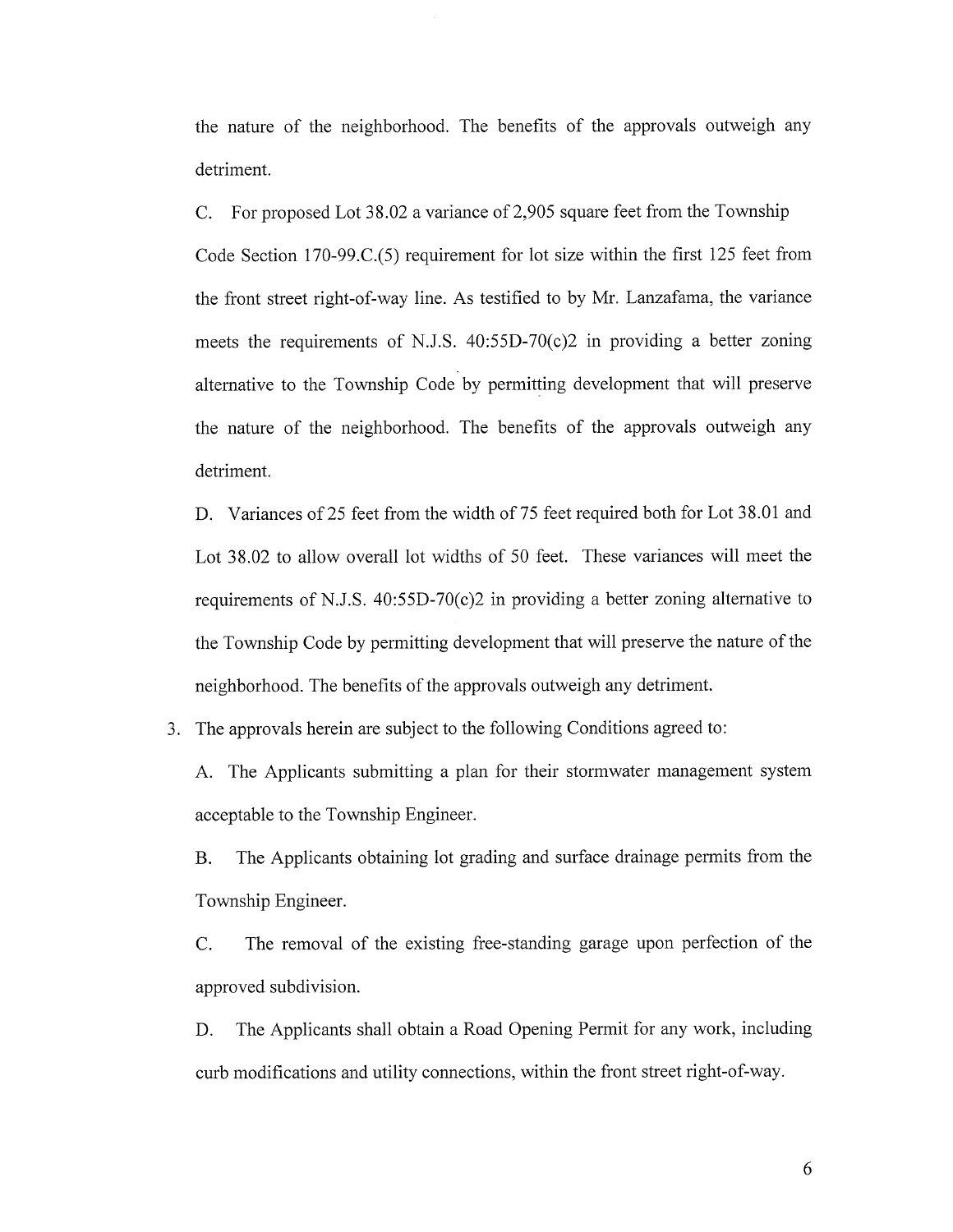E. Conditions A, B, and D above must be met before the Township issues any permits other than a permit necessary for accomplishment of Condition C.

F. The appended Model Conditions of Approval Numbers 3, 4, 6, 8, 10, <sup>11</sup> and 12 are hereby incorporated herein.

NOW THEREFORE, for the reasons set forth herein and as stated on the record by the Members of the Planning Board of the Township of Livingston, and consistent with the proofs and testimony presented at the hearing, it is resolved that the Board does hereby approve the Minor Subdivision with variances, as set forth herein, subject to the terms and conditions set forth herein.

Peter M. Klein, Chairman

This Resolution is <sup>a</sup> memorialization of the decision of the Livingston Planning Board of the Township of Livingston made on January 10, 2017 wherein Board Members Leopold, Anthony, Santola, Silverman, Kalishman, Klein, Alternate No. <sup>1</sup> Rieber (in place and stead of Member Ratner), and Alternate No. 2 Wishnew (in place and stead of Member Dinar) voted to approve the Application in accordance with the action memorialized herein, they being all of the Members present and eligible to vote.

SCoonworkl

Jackie Coombs-Hollis, Secr≥ary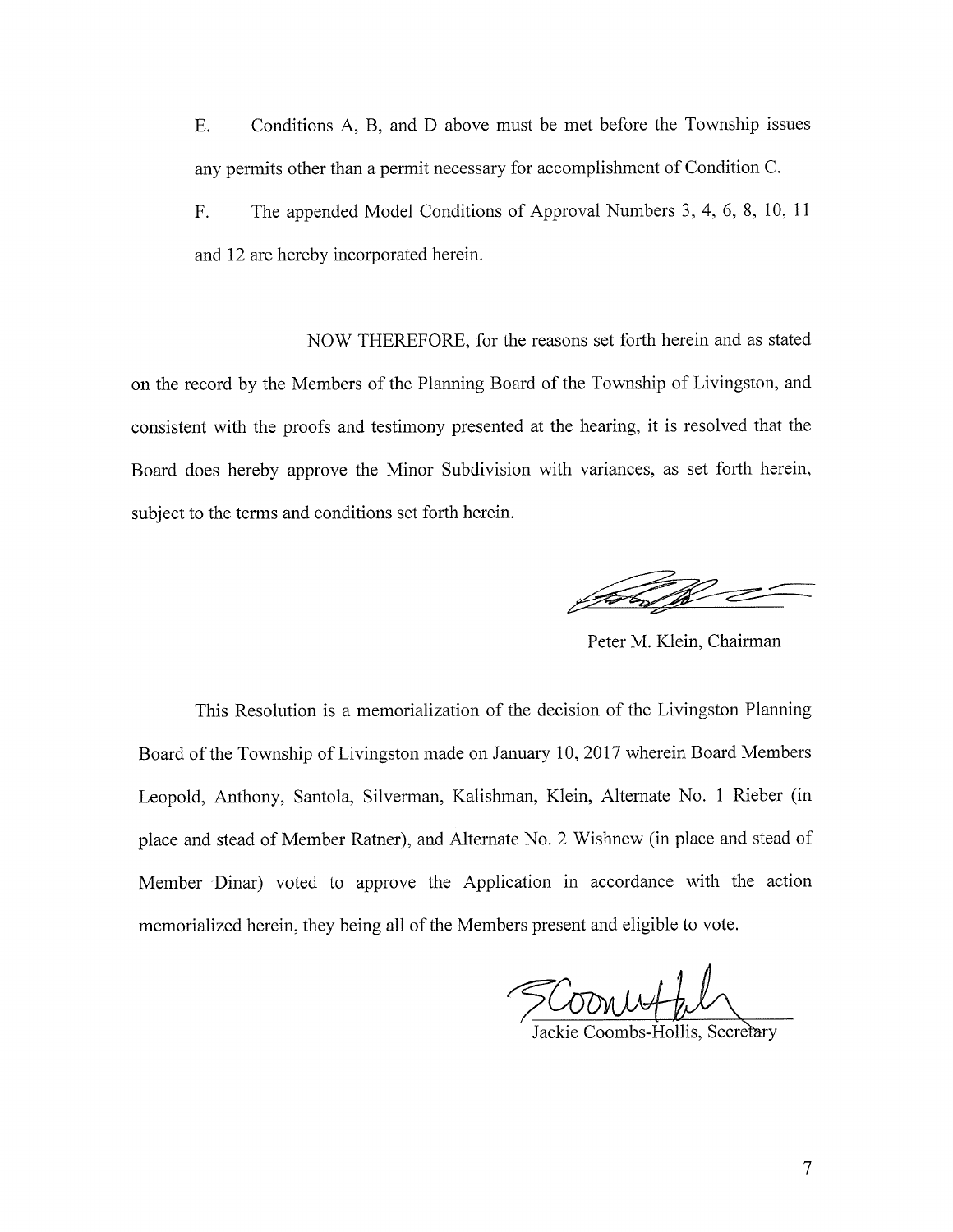### PLANNING BOARD, TOWNSHIP OF LIVINGSTON

Model Conditions of Approval (As Amended through February 12, 2013)

Every application turns on its own facts and is judged on its own merits. Listed below are models of conditions which may be considered "standard". A standard can be tailored to specific circumstances, and may not always apply. Other or additional conditions may be tailored for any application.

### 1. Architecture

- a. Rooftop ancillary structures and equipment (other than alternative small energy systems and communications equipment) shall be screened by material compatible with the exterior finish of the building and matching the exterior color of the building as closely as possible.
- b. Enclosures of trash bins, recycling bins or dumpsters shall be of the same type of materials and the same color as the exterior finish of the building.

## 2. Blasting

In the event that blasting be necessary on the Site, the following conditions shall apply in addition to all requirements of federal law or regulations:

- a. All blasting operations shall be performed in strict compliance with N.J.S.A. 21 :1A-128 et seq. and N.J.A.C. 12:190-1.1 et seq., or superseding requirements.
- b. A pre-blast inspection of all structures on all properties adjacent to the Site or within 200 feet of the intended blasting location (whichever is the greater distance) shall be conducted at Applicant's expense. It shall be conducted no more than 60, nor less than 30, days before blasting commences. A written report of the inspection results shall be provided to the owner of each structure inspected within <sup>10</sup> days after completion of the inspection.
- c. Blasting shall occur only between 10:00 a.m. and 3:00 p.m. on Monday through Friday. Blasting during other hours may be permitted,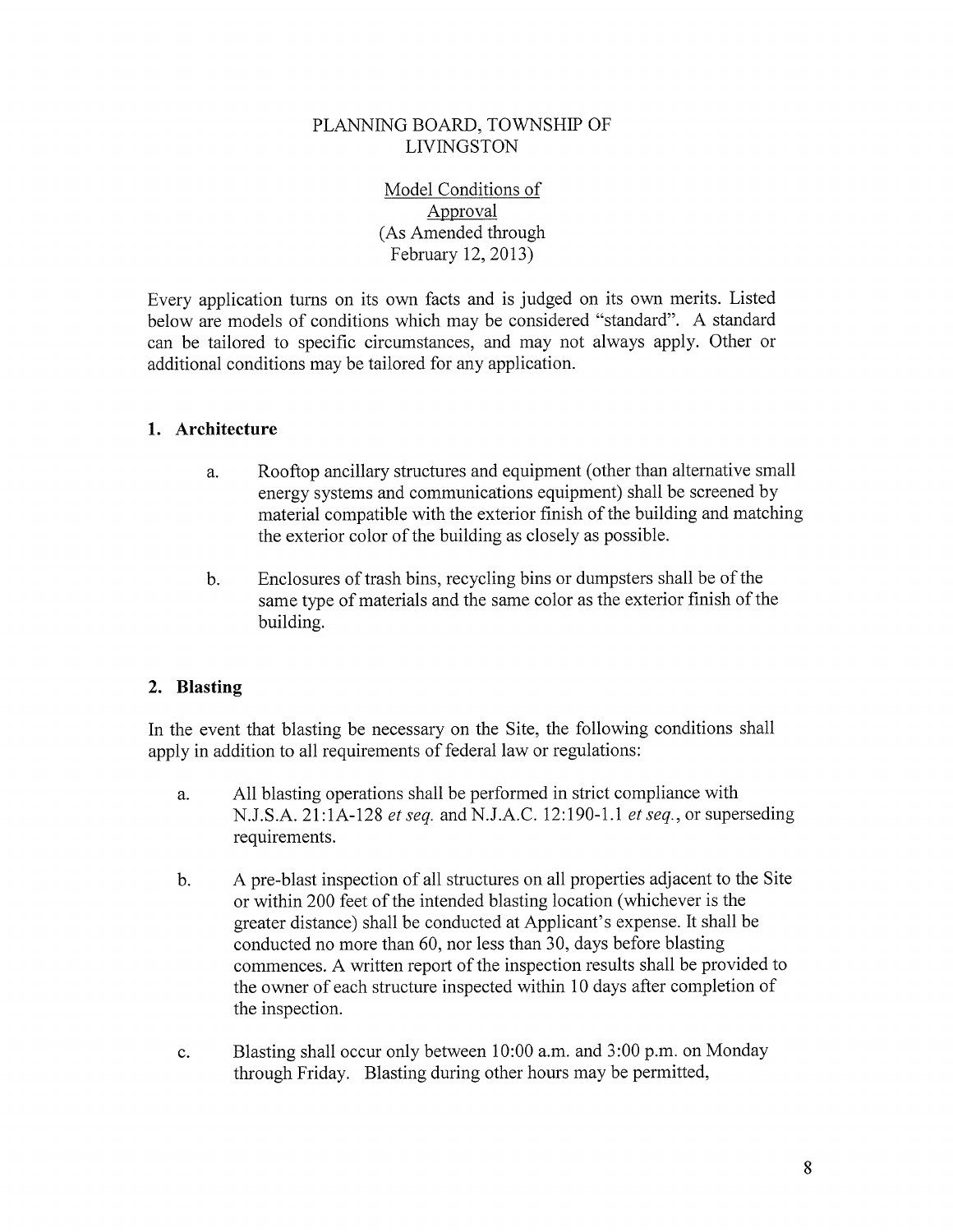temporarily, by the Township Engineer upon his finding that a condition constituting an emergency exists and necessitates such permission.

- d. Applicant shall coordinate all blasting with the Livingston Police and Fire Departments. If traffic control is required, it shall be provided at Applicant's expense.
- e. Applicant shall give the Township Engineer, the Chief of Police, the Fire Chief, and all owners of structures required to be inspected under "b" above, written notice of scheduled blasting operations to be received not less than <sup>20</sup> days, nor more than <sup>40</sup> days, prior to their commencement. If scheduled blasting operations are delayed or suspended they shall not be resumed until new notice has been given and received. All notices shall include the name and telephone number of Applicant's representative for purposes of receiving and responding to questions and comments.
- f. These conditions do not supersede any requirements of law or regulation that are more strict or restrictive.

## 3. Cleanliness During Demolition or Construction

- a. At the close of each work day the Site shall be thoroughly cleaned and all trash and construction debris, including that within buildings under construction, shall be placed in covered dumpsters. Dumpsters shall be removed from the Site, and replaced, before they overflow.
- b. Not less often than weekly, and whenever else required by the Construction Official or the Township Engineer, the public streets adjacent to the Site shall be manually or mechanically broom swept to remove dirt, mud or debris originating from the Site and located within 500 feet of the Site.
- c. Dust suppression methods acceptable to the Construction Official and the Township Engineer shall be utilized on the Site.

## 4. Deeds & Easements

- a. All conditions of approval that are continuing conditions shall be set forth within all deeds executed with regard to the Site.
- b. All deeds, easements, dedications or restrictions required by this approval shall be subject to review and approval by the Board Attorney prior to signing and shall be filed for recordation after such approval. The Applicant shall submit proof of such recordation to the Board Secretary, the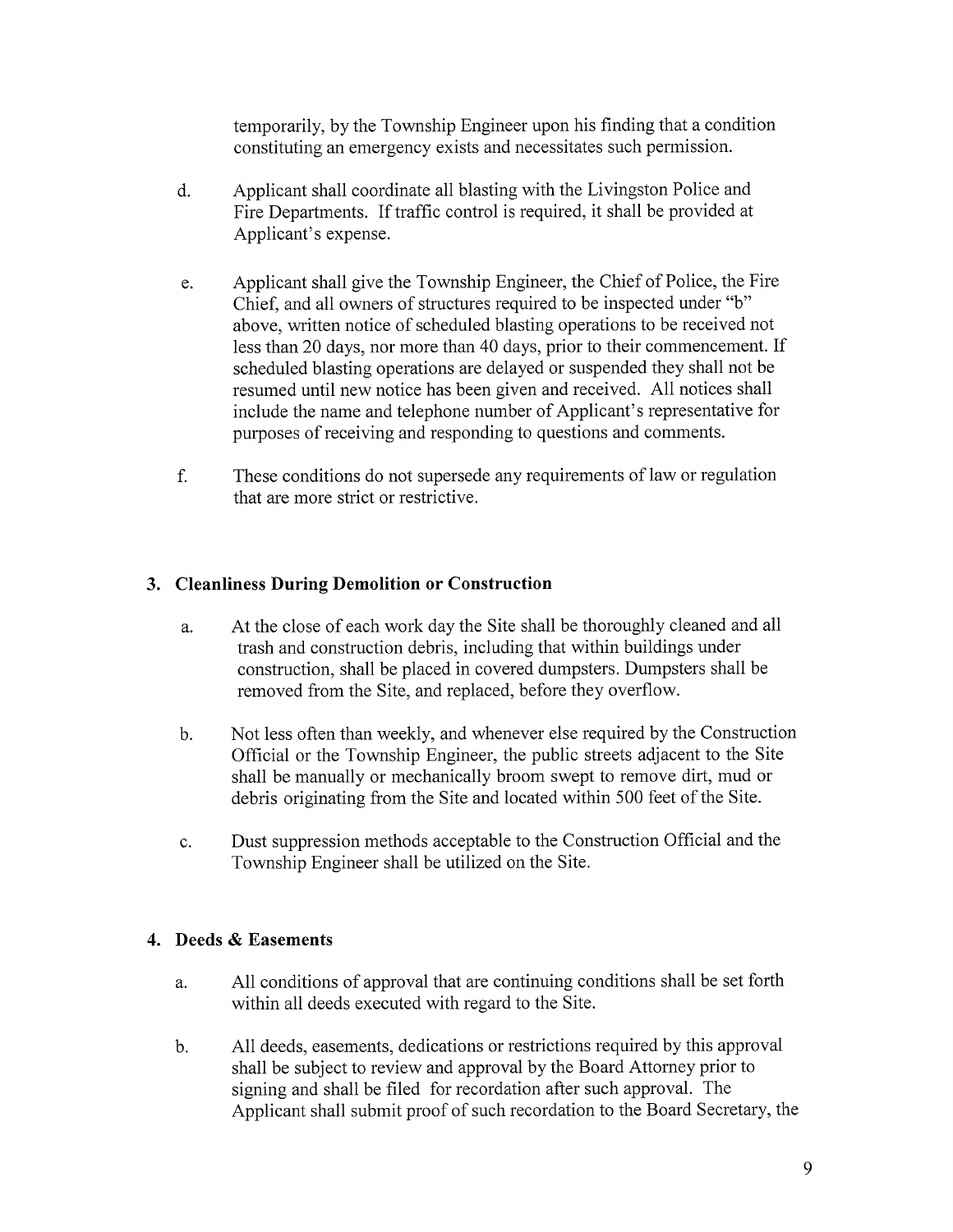Township Engineer and the Construction Official prior to the issuance of any permits.

# 5. Detention Basins

- a. Stormwater management basins shall be established on lots created for that purpose only. No structures that are not an approved part of the stormwater management system shall be erected on any such lot. Such basins, together with their required landscaping and fencing, shall be completed, and shall have been inspected and approved by the Township Engineer, prior to issuance of the first Certificate of Occupancy.
- b. If the approval of the Application calls for title to such <sup>a</sup> lot to be transferred to the Township; at such time as the Township accepts any new streets or roads on the Site, title to the lot shall be conveyed to the Township provided that the Township Engineer is then satisfied that the basin has been constructed in full compliance with all applicable requirements. The deed conveying such title shall be subject to prior approval by both the Board Attorney and the Township Attorney.
- c. A maintenance plan meeting the requirements of the Residential Site Improvement Standards or the Township's Stormwater Control Ordinance, or both, as applicable, shall be prepared by Applicant and shall have received the approval of the Township Engineer prior to issuance of any construction permit. Any future revisions to the maintenance plan shall not become effective until the Township Engineer's approval shall have been obtained.
- d. Unless maintenance of the basin is assumed by the Township or a public agency as its direct responsibility, (1) the maintenance plan and any future revisions of it shall be recorded upon the deed of record for the property in terms approved in advance by both the Board Attorney and the Township Attorney; and, (2) the Applicant shall provide a performance bond for such maintenance, including landscaping and cleanliness.

## 6. Final Plans

Prior to the issuance of any Township permit for demolition of any structure, preparation of the Site, or construction of any improvement:

> a. The full text of all of the conditions of this approval, and all plan changes agreed to in the course of the hearing, shall be set out on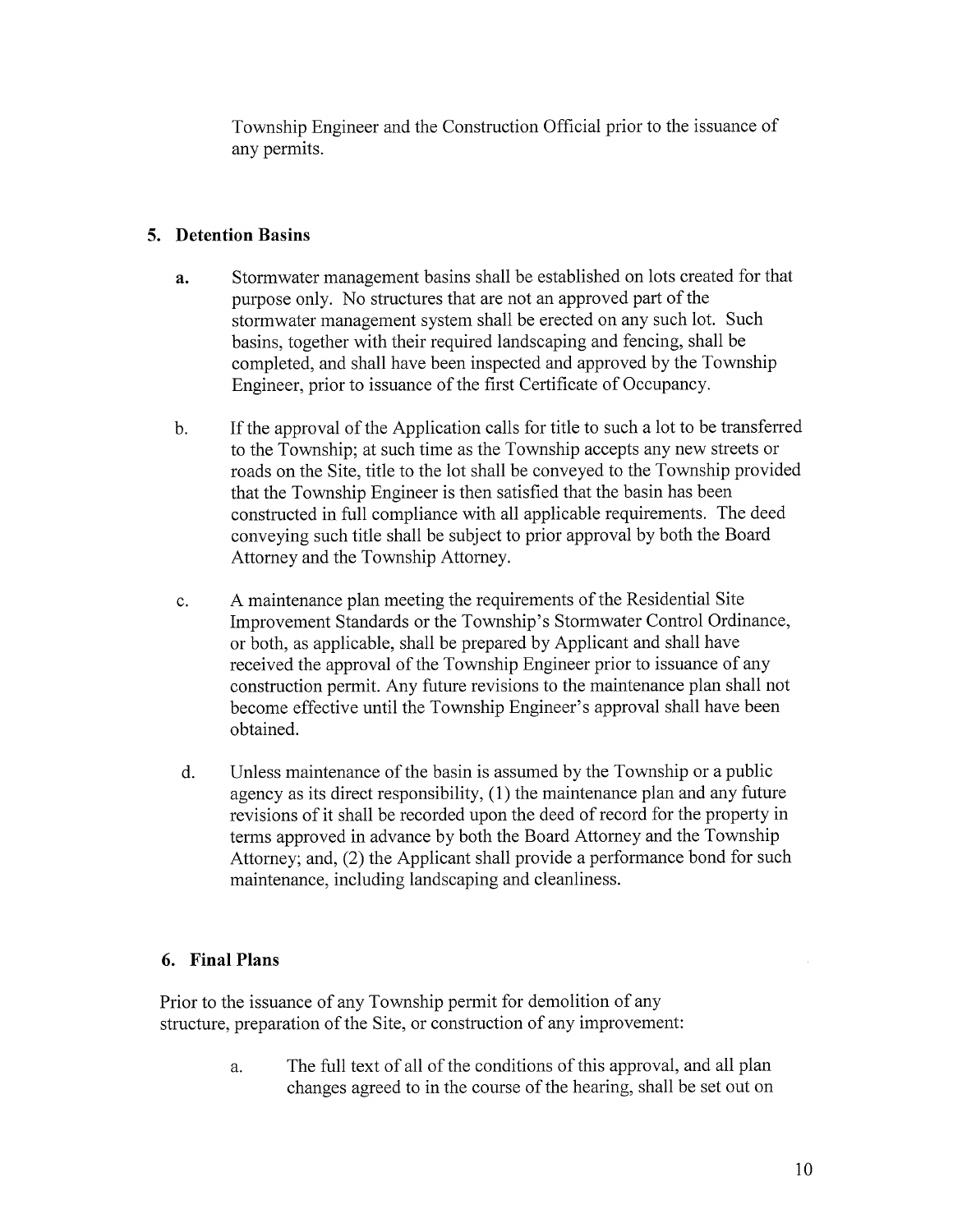final plans submitted to the Construction Official, the Township Engineer and the Board Secretary; and

- b. Such final plans shall have been reviewed by the Board Secretary or the Board's Planning Consultant for determination of whether the plans conform to the Board's approvals and shall then have been signed by the Board Chairman, the Board Secretary and the Township Engineer.
- c. Such final plans shall comply with the Uniform Construction Code and the Barrier Free Subcode as then in force in the State of New Jersey. If, during performance of work pursuant to the Board's resolution and permits that have been issued, field conditions indicate need for change(s), such need shall be called to the attention of both the Construction Official and the Township Engineer for approval of any such change before it is implemented. If any such change is significant, permission to amend the Site Plan may have to be sought from the Planning Board. Until all requirements under approved plans and the Uniform Construction Code, including accessibility requirements, have been completed or bonded, any certificates of occupancy issued shall be temporary certificates only.

## 7. Flood Hazards

- a. Insert on the final site plan and/or subdivision map a metes and bounds description of all flood hazard areas located on the Site.
- b. Insert in all deeds for individual lots that contain or are adjacent to flood hazard areas, and on the preliminary and final subdivision maps or plats, the following covenant: "The lands designated herein contain flood hazard areas. There shall be no disturbance of any kind as to any flood hazard area unless permitted by N.J.D.E.P. pursuant to the Flood Hazard Control Act, N.J.S.A. 58:16A-50 et. seq. or superseding requirements."

### 8. Guarantees and Bonds

a. The approval of this Application is subject to the posting, with terms acceptable to the Township Engineer, of any and all required performance guarantees, bonds, soil erosion and sediment control approvals, and any other requirements of Township ordinances prior to the issuance of any permits for commencement of site preparation or construction.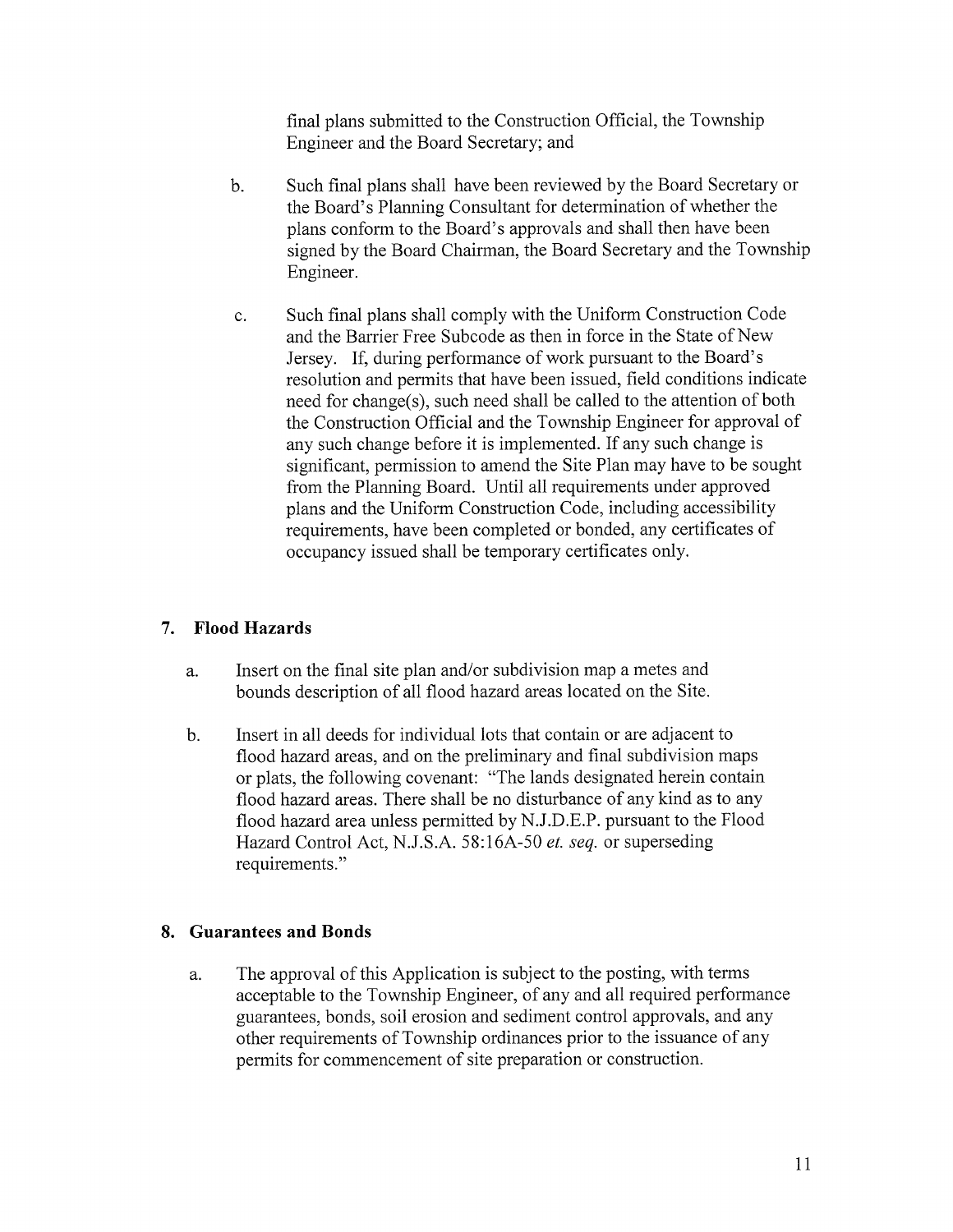b. This approval is also conditioned upon the Applicant's providing, prior to issuance of the first Certificate of Occupancy, <sup>a</sup> performance guarantee acceptable to the Township Engineer for any aspects of the approved landscaping or fencing that has not been completed by the time of issuance of such certificate.

## 9. Landscaping & Environmental Protection

- a. All deciduous trees planted shall have <sup>a</sup> caliper of not less than 2.5 inches measured at <sup>a</sup> height of 4.5 feet above ground level. All evergreen trees planted shall have a height of 6.0 to 8.0 feet.
- b. Street shade trees shall be planted as required by Township Code § 170- 72 and shall not be included in the calculation of Replacement Trees required by the Trees Ordinance.
- c. Any tree or other planting installed in accordance with the plans which dies shall be replaced, within the current or next planting season, in kind and at the same size as it had reached at the time of death; except that if it died more than three years after planting its replacement need not be larger than the size it had reached three years after planting. The same replacement requirements shall apply to any tree or other planting installed in accordance with the plans if subsequently removed because of damage or disease.
- d. No tree existing on the Site at the time of filing of the application shall be removed unless removal is approved under the Trees Ordinance or by this Board. Every existing tree to be preserved shall be tagged and shall be shown on the Site Plan or Subdivision Plan. During site preparation and during construction, each such tree shall be protected by snow fencing or a more substantial means approved by the Construction Official. No soils, excavated materials, or any construction equipment or building materials, shall be stored or operated within a root protection zone that shall be the greater distance of (i) the crown drip line, or (ii) <sup>a</sup> distance equal to caliper multiplied by one (1) foot, (but never less than eight (8) feet from the trunk of a tree to be preserved), or anywhere else where such soil or materials can adversely affect the health of trees to be preserved. All work done within the root protection zone shall be accomplished with hand tools.
- e. The grade of land located within the root protection zone shall not be raised or lowered more than three (3) inches unless compensated for by welling or retaining wall methods; but in no event shall welling or retaining walls be installed less than eight (8) feet from the trunk of <sup>a</sup> tree.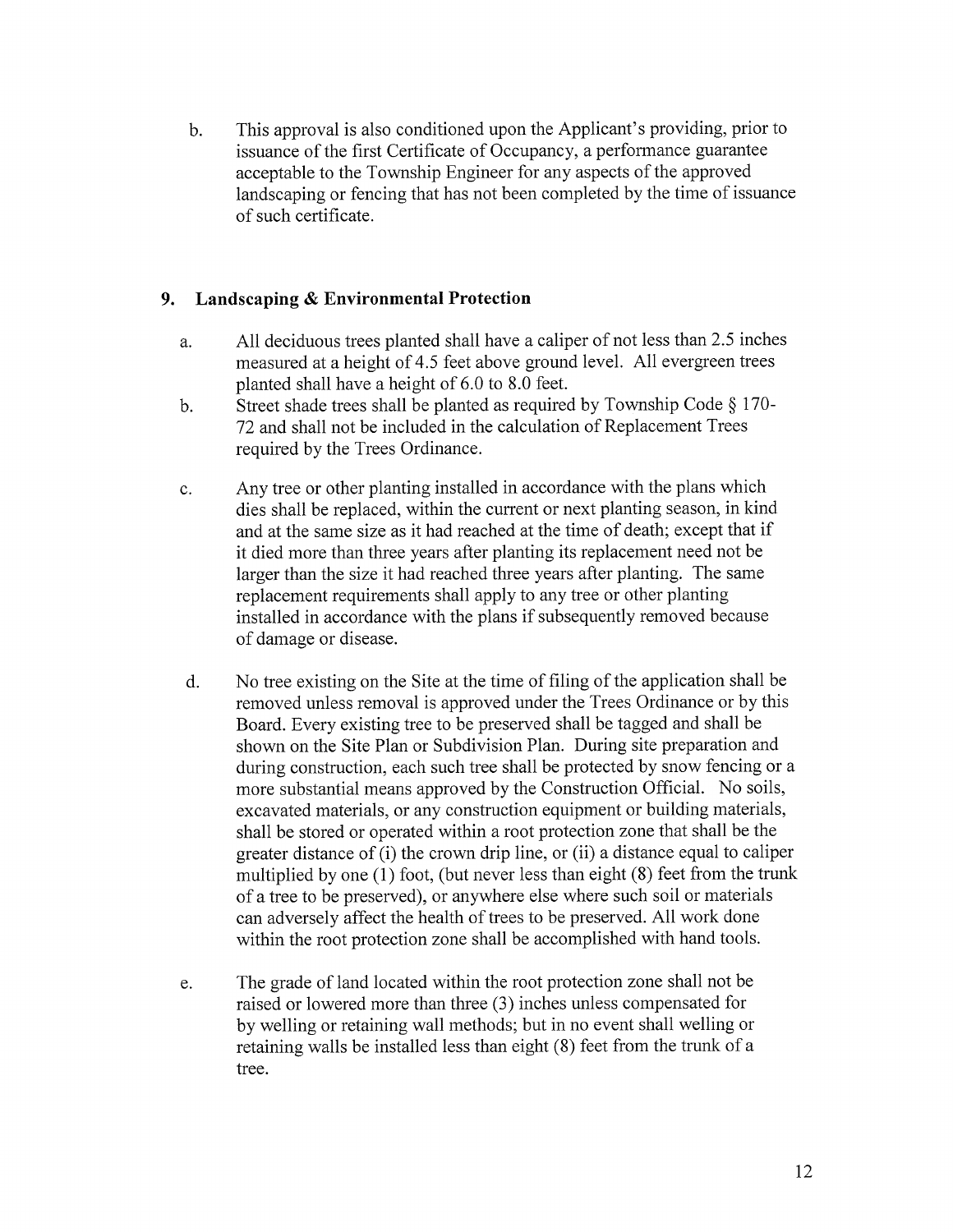- f. During site preparation or construction, no fuel storage, and no refueling, maintenance, repair or washdown of construction vehicles or equipment, shall occur within fifty (50) feet of any tree to be preserved.
- g. Any provision of the Trees Ordinance, Chapter 306 of the Code of the Township of Livingston, that establishes <sup>a</sup> conflicting standard or requirement shall control.
- h. No mulch shall be placed, or allowed to accumulate, within six inches of the trunk of any tree or shrub planted on the Site in compliance with this resolution. Mulch shall not be applied, or allowed to accumulate, elsewhere within the drip line of the tree or shrub to <sup>a</sup> depth in excess of four inches.

### 10. Noise

- a. No site preparation, demolition or construction activity shall be performed on the Site on Sundays, or before 7:30 a.m. or after 5:00 p.m. on weekdays, or before 9:00 a.m. or after 5:00 p.m. on Saturdays or federal holidays.
- b. All vehicles and motorized machinery operated on the Site shall be equipped with properly operating mufflers.
- c. No site preparation, demolition or construction activity (other than authorized blasting) shall produce, at the property line, (i) continuous airborne sound at <sup>a</sup> sound level in excess of 65 dBa, or which has an octave band sound pressure level in decibels which exceeds the standards provided in 32 N.J.R. 2230 et. seq., or (ii) impulsive sound in air which has <sup>a</sup> peak sound pressure level in excess of 80 decibels, or (iii) impulsive sound in air which repeats more than four times in any hour and has a peak sound pressure level in excess of 50 decibels.
- d. Relief from these noise conditions may be permitted, temporarily, by the Township Engineer upon his finding that a circumstance constituting an emergency exists and necessitates such permission.

### 11. Other Governmental Approvals

a. Applicant shall comply with all applicable Federal, State and local laws and regulations and obtain any other governmental approvals required for implementation of this application as approved. If any other governmental agency or authority grants a waiver of or variance from any law, rule or regulation, or imposes any condition or requirement, which affects this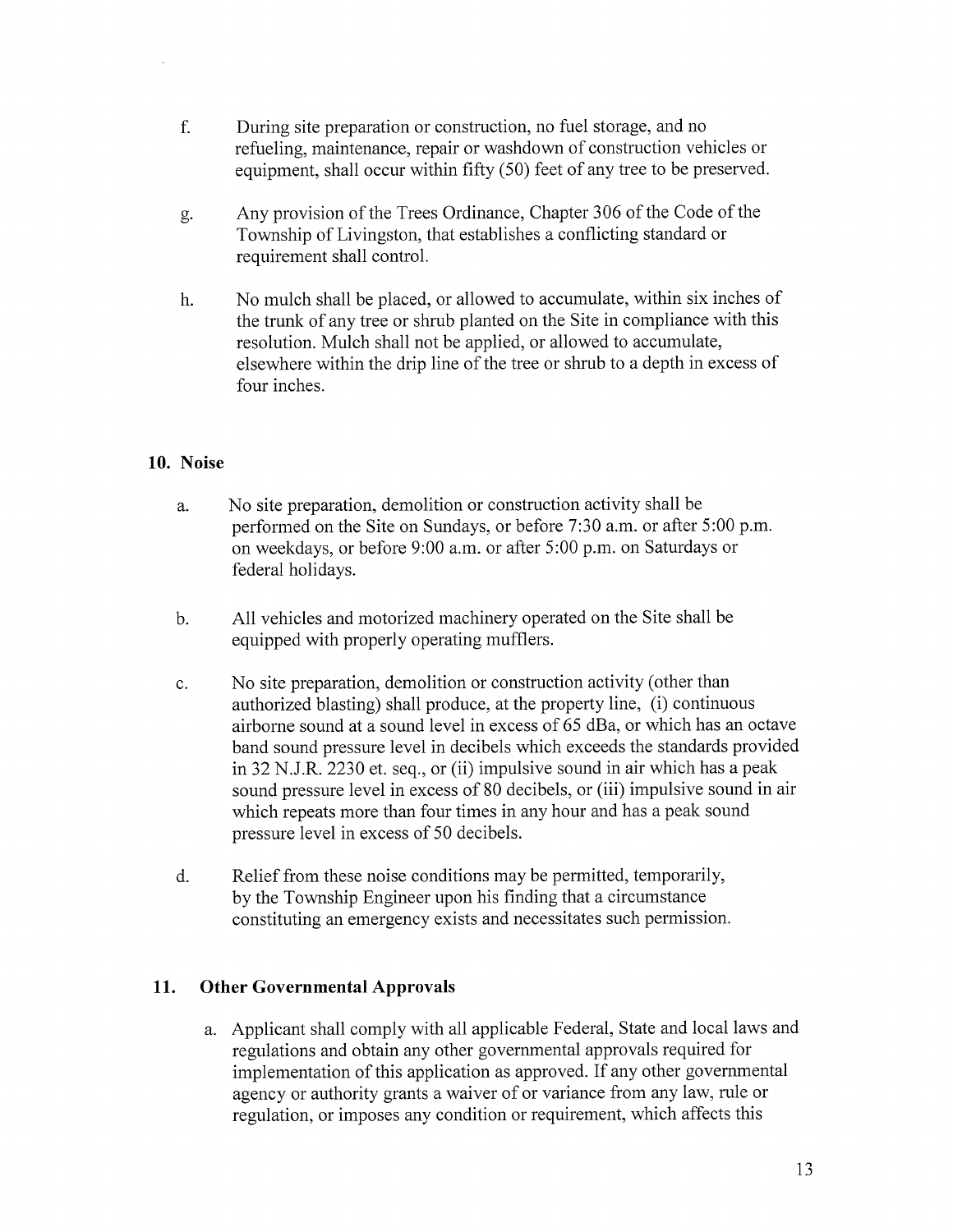approval or any of the conditions contained herein, then this Board shall have the right to review such action as it relates to this Board's approval or conditions and to modify, amend or revoke its approval and/or conditions.

b. No Township permit for demolition of any structure, or preparation of the Site or construction of any improvement shall be issued until proof of request for such required approvals and any action thereupon, shall have been presented to the Construction Official and the Board Secretary by the Applicant.

### 12. Paving and Sidewalks

- a. Applicant shall install the top course of street paving:
	- (1) For residential development not later than the earlier of three (3) years after the issuance of the first Certificate of Occupancy or three (3) months after fifty percent (50%) of residential units have received Certificates of Occupancy.
	- (2) For non-residential or mixed-use development, prior to issuance of the first Certificate of Occupancy.

b. All manholes, catch basins, and driveway curbs shall be ramped until the top course of street paving has been installed.

c. All sidewalks shall be constructed of concrete or of non-asphalt payers and shall be not less than four feet wide in a residence district or five feet wide in the Business Improvement District. Existing sidewalks that do not meet prior Township Code requirements shall be replaced to the standard for the new sidewalks.

### 13. Signs

The Board retains jurisdiction over any and all signs until the final Certificate of Occupancy has been issued.

### 14. Traffic and Parking Safety and Enforcement

a. At the time of applying for <sup>a</sup> building permit the Applicant shall submit proof of having filed <sup>a</sup> written request pursuant to, and in accordance with, N.J.S.A. 39:5A-1, requesting that N.J.S.A. 39:1-1 et seq. be made applicable to the roads, streets, driveways, parking areas, etc. within the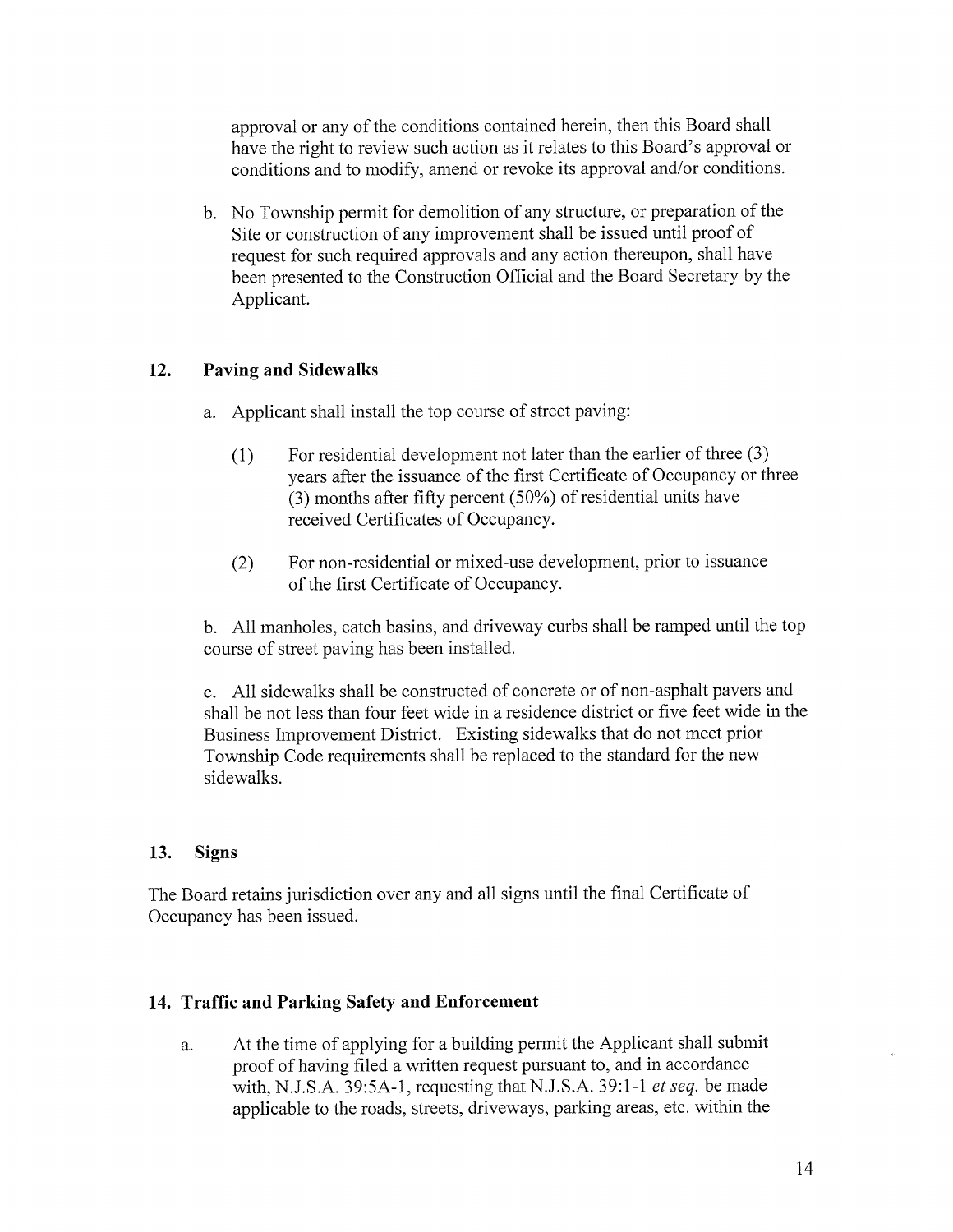Site. The Applicant shall provide proof of the governmental action on such request to the Construction Official prior to issuance of the final Certificate of Occupancy.

- b. Lines of sight established for entrance and exit driveways of the Site shall be shown on the as-built site plans, and no structures, trees or plants that would interfere with such lines of sight shall be permitted at any time.
- c. All traffic and parking provisions in the approved site plans or otherwise required by the Board's resolution shall be accomplished prior to issuance of the first Certificate of Occupancy.
- d. The Applicant shall comply with State law and applicable Township ordinances regarding handicapped parking and shall maintain such spaces and all the traffic and parking signage and markings on the Site in good order and repair.

### 15. Utilities for Site Plans and Major Subdivisions

Applicant shall construct all utilities underground as required by law, and shall submit to the Engineering Department <sup>a</sup> written instrument from each serving utility evidencing full compliance with this condition and with Township Code § 170- 73 .A.(l 7) before issuance of any Certificate of Occupancy.

### 16. Wetlands

- a. Applicant shall insert on the final subdivision map and/or site plan a metes and bounds description of all wetlands, wetlands transition areas, and buffers on the Site.
- b. Where applicable, each deed for a lot, and the subdivision plat, shall contain the following language: "The lands designated herein contain wetlands and wetlands transition areas. There shall be no disturbance of any kind as to any wetlands or wetlands transition areas unless permitted by N.J.D.E.P. pursuant to law, and Best Management Practices (as defined in N.J.A.C. <sup>7</sup> :7A- 1.4 or superseding requirements) for prevention or reduction of adverse impacts upon or pollution of wetlands, wetlands transition areas and buffers shall be followed at all times. This restrictive covenant shall run with the land and be binding upon the grantees, their heirs and successors and assigns.